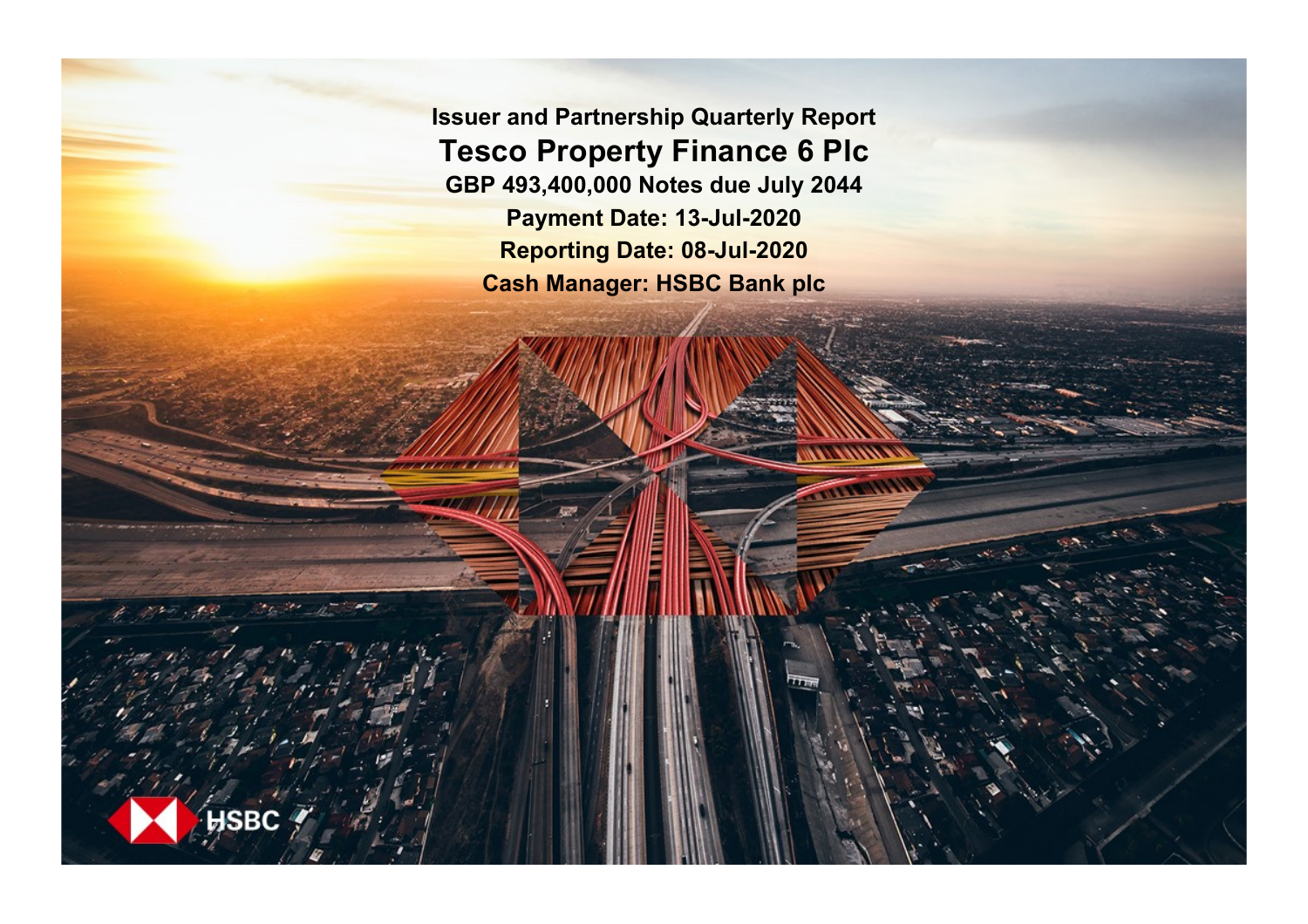

#### **Contents**

<span id="page-1-0"></span>

|                                                    | Page           |
|----------------------------------------------------|----------------|
| Contents                                           | $\overline{2}$ |
| <b>Transaction Details</b>                         | 3              |
| Loan Report                                        | 4              |
| <b>Reserves</b>                                    | 5              |
| Partnership Accounts                               | 6              |
| Partnership Available Funds                        | 8              |
| Partnership Pre-Enforcement Priority of Payments   | 9              |
| <b>Bond Report</b>                                 | 10             |
| <b>Bond Ratings</b>                                | 11             |
| <b>Issuer Accounts</b>                             | 12             |
| <b>Issuer Available Funds</b>                      | 13             |
| <b>Issuer Pre-Enforcement Priority of Payments</b> | 14             |
| <b>Disclaimer</b>                                  | 15             |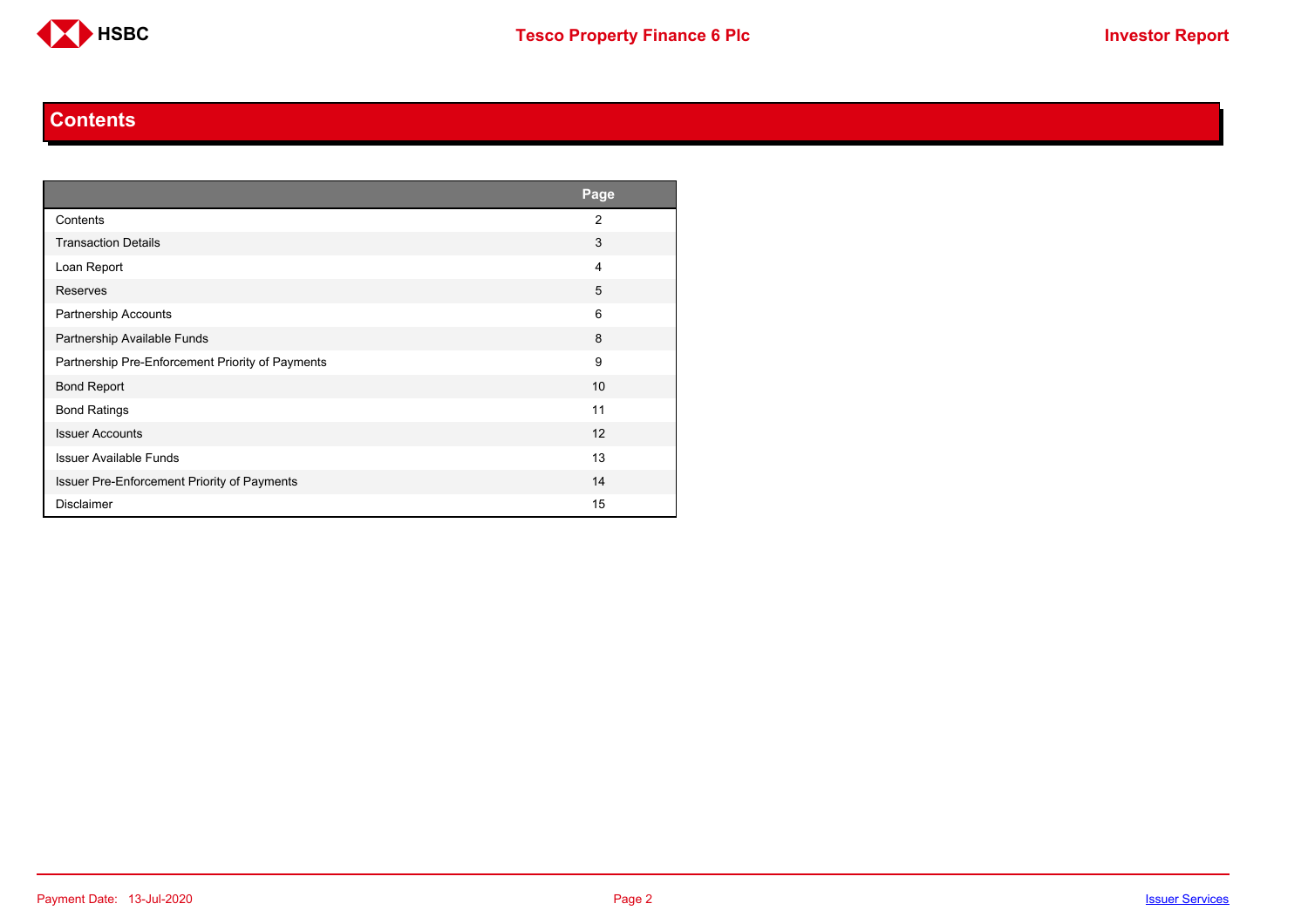

#### <span id="page-2-0"></span>**Transaction Details**

| <b>Key Dates</b>            |                              | <b>HSBC Contact Details</b>    |
|-----------------------------|------------------------------|--------------------------------|
| Closing Date                | Wednesday, 13 February, 2013 | Role                           |
| <b>Calculation Date</b>     | Wednesday, 8 July, 2020      | Name                           |
| Calculation Period (start)  | Wednesday, 8 April, 2020     | Email                          |
| Calculation Period (end)    | Wednesday, 8 July, 2020      | Group Email                    |
| Interest Period (start)     | Tuesday, 14 April, 2020      | Telephone                      |
| Interest Period (end)       | Monday, 13 July, 2020        |                                |
| <b>Current Payment Date</b> | Monday, 13 July, 2020        | <b>Period Day Counts</b>       |
| Next Payment Date           | Tuesday, 13 October, 2020    | <b>Calculation Period Days</b> |
| <b>Final Maturity Date</b>  | Wednesday, 13 July, 2044     | <b>Interest Period Days</b>    |

| <b>HSBC Contact Details</b> |                               |
|-----------------------------|-------------------------------|
| Role                        | <b>Client Service Manager</b> |
| Name                        | <b>Arjeet Das</b>             |
| <b>Fmail</b>                | arjeet.das@hsbc.com           |
| Group Email                 | ctla.securitsation@hsbc.com   |
| Telephone                   | 0207 991 3754                 |

| <b>Period Day Counts</b>       |         |
|--------------------------------|---------|
| <b>Calculation Period Days</b> | 91 days |
| Interest Period Days           | 90 days |

| <b>Transaction Parties</b>  |                                             |
|-----------------------------|---------------------------------------------|
| Issuer                      | Tesco Property Finance 6 Plc                |
| The Partnership             | The Tesco Dorney Limited Partnership        |
| Cash Manager                | HSBC Bank plc                               |
| <b>Account Bank</b>         | <b>HSBC Bank plc</b>                        |
| <b>Property Advisor</b>     | Cushman & Wakefield LLP                     |
| <b>Issuer Swap Provider</b> | <b>Tesco Treasury Services PLC</b>          |
| Property Pool Manager       | Spen Hill Management Limited                |
| Partnership Operator        | Langham Hall UK LLP                         |
| Trustee                     | HSBC Corporate Trustee Company (UK) Limited |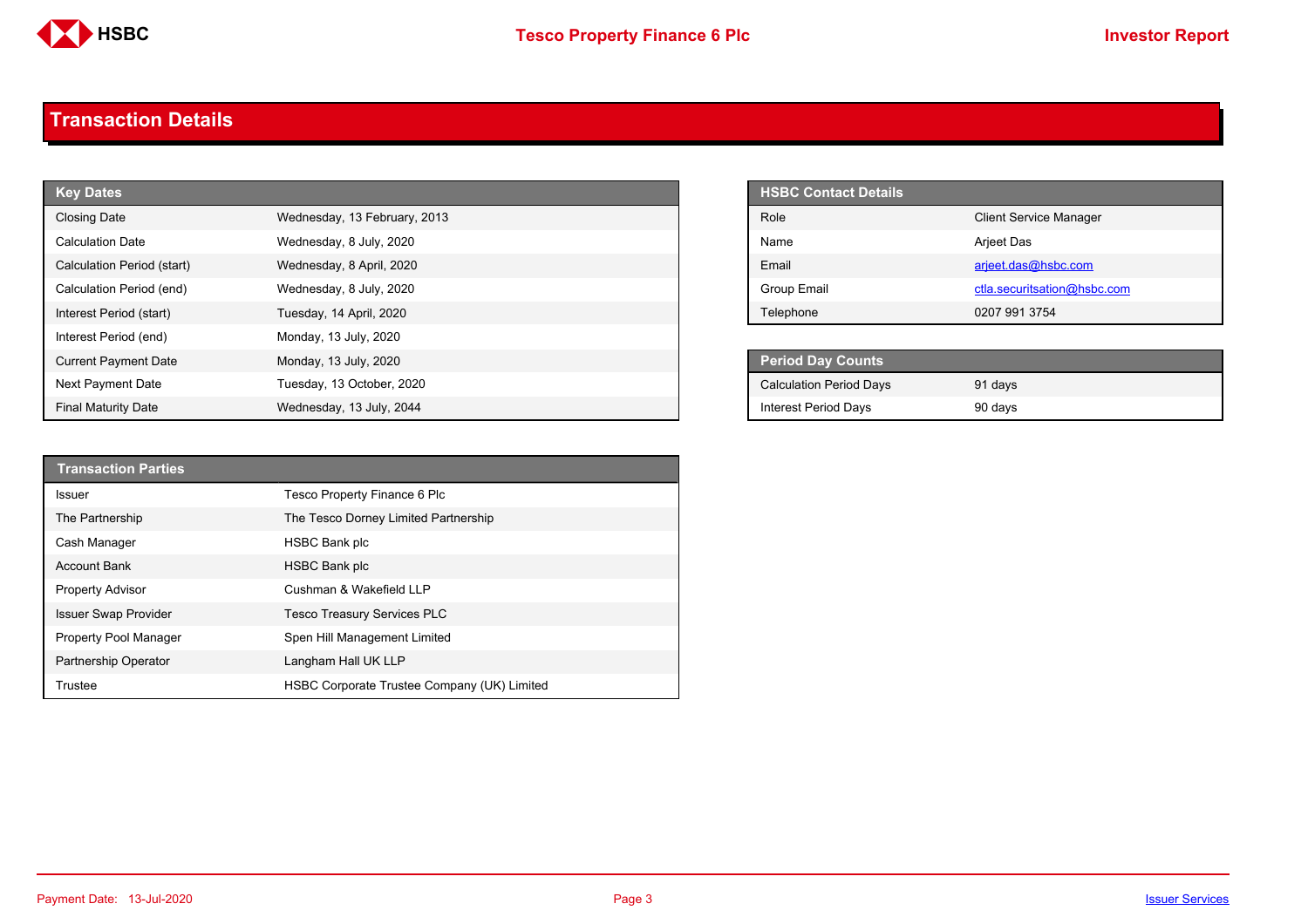

## <span id="page-3-0"></span>**Loan Report**

| Class                           | <b>FACILITY</b>           |
|---------------------------------|---------------------------|
| Currency                        | GBP                       |
| <b>ISIN</b>                     |                           |
| <b>Payment Frequency</b>        | Quarterly                 |
| <b>Current Payment Date</b>     | 13-Jul-2020               |
| <b>Interest Accrual Method</b>  | <b>Actual/Actual ICMA</b> |
| <b>Final Maturity Date</b>      | 13-Jul-2044               |
|                                 |                           |
| <b>Current Period Rates:</b>    |                           |
| Reference Index                 | <b>Fixed Rate</b>         |
| <b>Index Determination Date</b> | N/A                       |
| <b>Index Rate</b>               | 5.41110%                  |
| Margin                          | 0.00000%                  |
| <b>Total Coupon</b>             | 5.41110%                  |
|                                 |                           |
| <b>Transaction Amounts:</b>     |                           |
| <b>Original Issue Size</b>      | £493,400,000.00           |
| Opening Balance for Period      | £467,817,840.00           |
| <b>Beginning Pool Factor</b>    | 0.94815                   |
| <b>Principal Repayments</b>     | £1,563,244.00             |
| Closing Balance for Period      | £466,254,596.00           |
| <b>Ending Pool Fctor</b>        | 0.94498                   |
|                                 |                           |
| <b>Prior Unpaid Interest</b>    | £0.00                     |
| Interest on Prior Unpaid        | £ 0.00                    |
| <b>Current Interest Due</b>     | £6,328,522.79             |
| <b>Total Interest Paid</b>      | £ 6,328,522.79            |
| <b>Unpaid Interest</b>          | £0.00                     |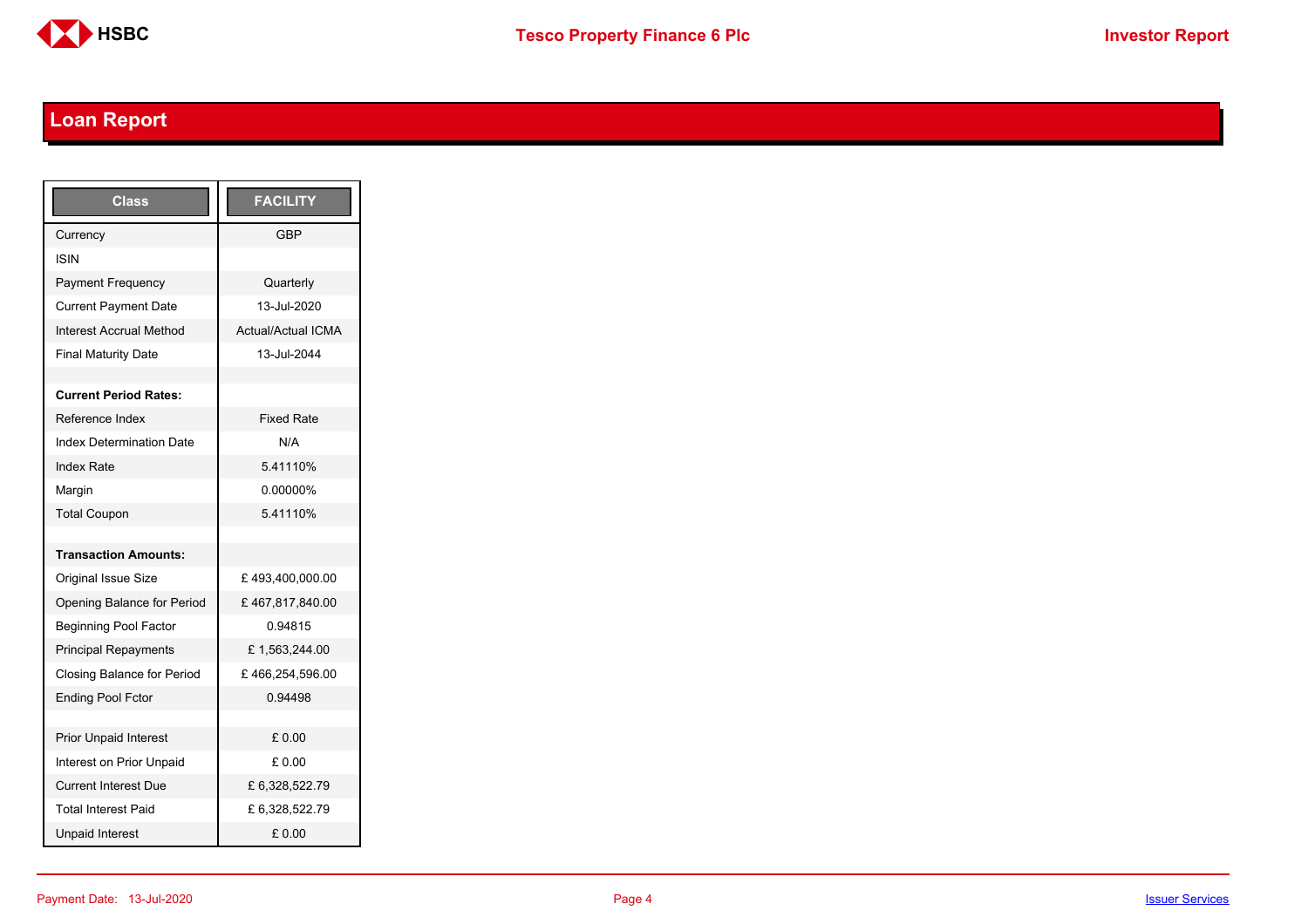

### <span id="page-4-0"></span>**Partnership Reserves**

| <b>Partnership Expenses Reserve Ledger</b>         |              |
|----------------------------------------------------|--------------|
| <b>Opening Balance</b>                             | £274.564.86  |
| Debits to the Partnership Expenses Reserve Ledger  | £ 0.00       |
| Credits to the Partnership Expenses Reserve Ledger | £ 225.435.14 |
| Closing Balance                                    | £ 500,000.00 |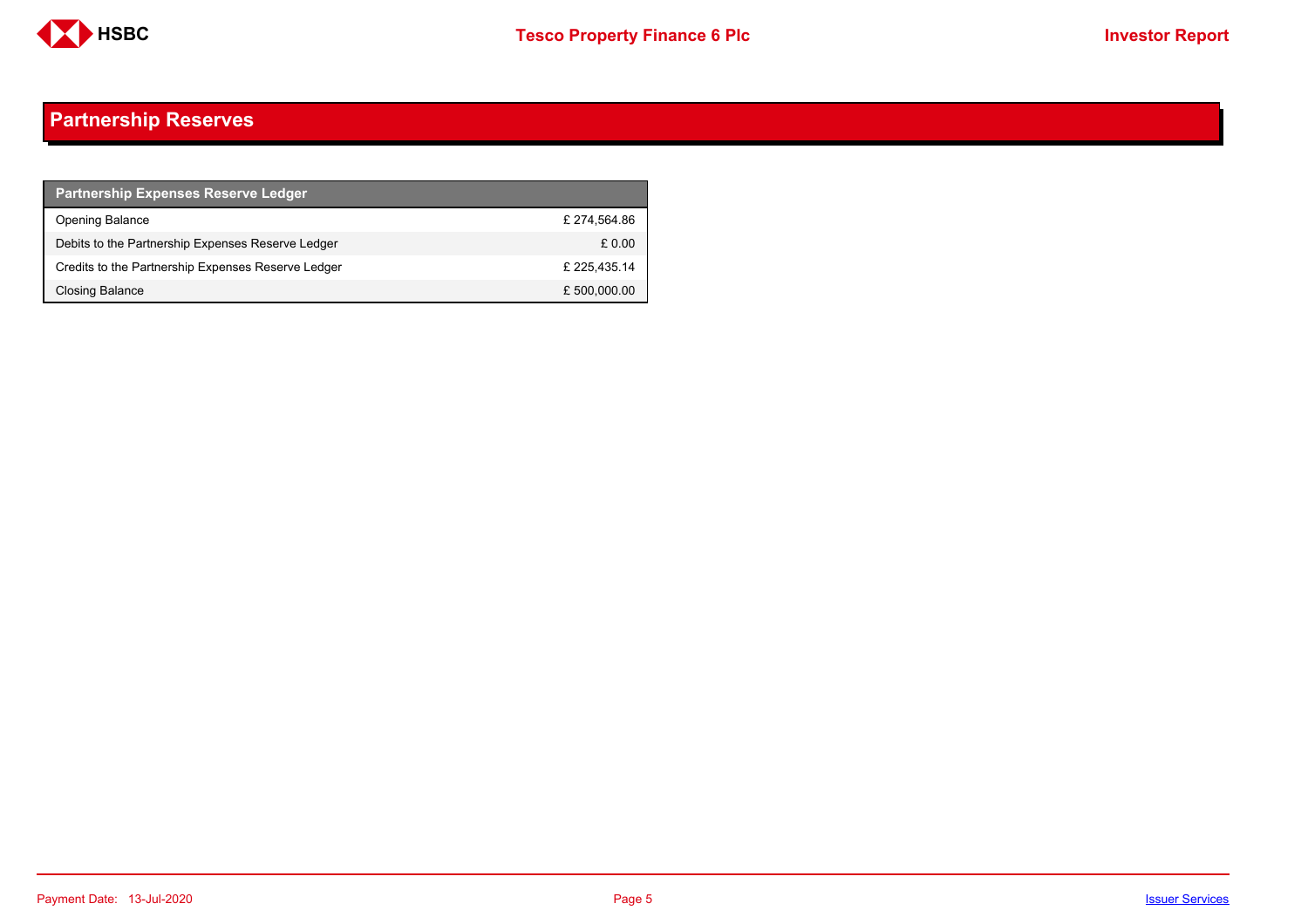

### <span id="page-5-0"></span>**Partnership Accounts**

| <b>Partnership Rent Account</b>         |               |
|-----------------------------------------|---------------|
| <b>Opening Balance</b>                  |               |
| Debits to the Partnership Rent Account  | £8,297,536.40 |
| Credits to the Partnership Rent Account | £8,297,536.40 |
| Closing Balance                         |               |

| <b>Partnership Disposal Proceeds Account</b>         |  |
|------------------------------------------------------|--|
| Opening Balance                                      |  |
| Debits to the Partnership Disposal Proceeds Account  |  |
| Credits to the Partnership Disposal Proceeds Account |  |
| Closing Balance                                      |  |

| <b>Partnership Insurance Proceeds Account</b>         |  |
|-------------------------------------------------------|--|
| <b>Opening Balance</b>                                |  |
| Debits to the Partnership Insurance Proceeds Account  |  |
| Credits to the Partnership Insurance Proceeds Account |  |
| <b>Closing Balance</b>                                |  |

| <b>Partnership VAT Account</b>         |               |
|----------------------------------------|---------------|
| <b>Opening Balance</b>                 | £1,623,174.40 |
| Debits to the Partnership VAT Account  | £1,340,190.85 |
| Credits to the Partnership VAT Account | £1,540,213.04 |
| Closing Balance                        | £1,823,196.59 |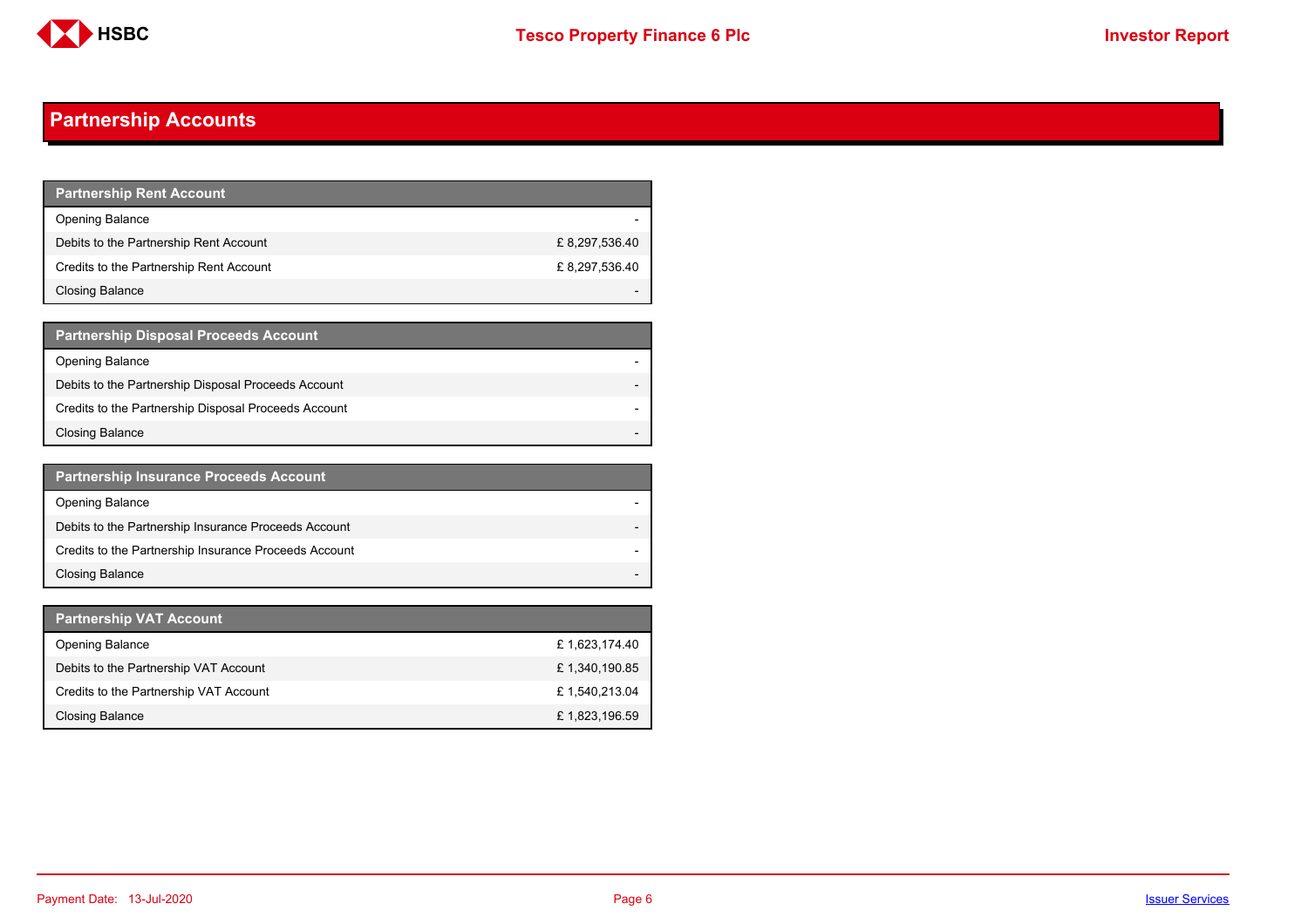

### **Partnership Accounts**

| <b>Partnership Transaction Account</b>         |                |
|------------------------------------------------|----------------|
| <b>Opening Balance</b>                         | £274.564.85    |
| Debits to the Partnership Transaction Account  | £ 8,772,331.26 |
| Credits to the Partnership Transaction Account | £8,997,766.40  |
| Closing Balance                                | £499,999.99    |

| <b>General Partner Corporation Tax Reserve</b>         |  |
|--------------------------------------------------------|--|
| <b>Opening Balance</b>                                 |  |
| Debits to the General Partner Corporation Tax Reserve  |  |
| Credits to the General Partner Corporation Tax Reserve |  |
| <b>Closing Balance</b>                                 |  |

| <b>General Partner VAT Transaction Account</b>         |  |
|--------------------------------------------------------|--|
| <b>Opening Balance</b>                                 |  |
| Debits to the General Partner VAT Transaction Account  |  |
| Credits to the General Partner VAT Transaction Account |  |
| <b>Closing Balance</b>                                 |  |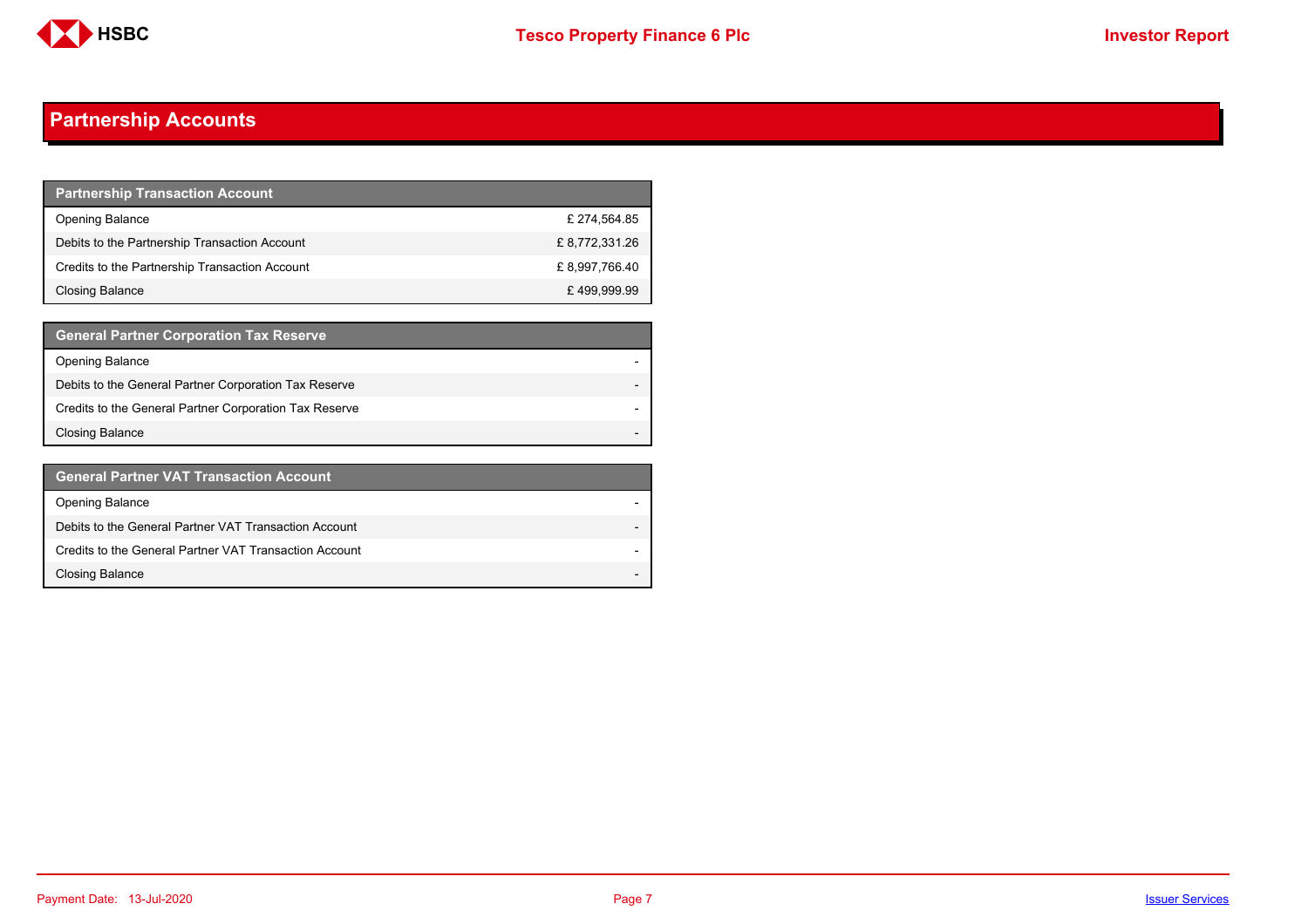

## <span id="page-7-0"></span>**Partnership Available Funds**

| <b>Available Interest Proceeds</b>                                                                                                                    |                |
|-------------------------------------------------------------------------------------------------------------------------------------------------------|----------------|
| (a) Rental Income Received by the Partnership                                                                                                         | £8,297,536.40  |
| (b) the amount payable to the Partnership by the Issuer under Swap Agreement the amount payable to the Partnership by the Issuer under Swap Agreement | £5,650,626.00  |
| (c) Amount transferred from the Partnership VAT account                                                                                               |                |
| (d) Amount to be transferred from the Partnership Disposal Account                                                                                    |                |
| (e) Amount to be transferred from the Partnership Insurance Proceeds Account                                                                          |                |
| (f) Interest received by on the Partnership Accounts and Rent Account                                                                                 | £754.14        |
| (g) Eligible Investment Earnings by Partnership                                                                                                       |                |
| (h) Any advance of the Partnership Expenses Loan                                                                                                      |                |
| (i) any net proceeds of a CPO Disposal of a Mortgaged Property                                                                                        |                |
| (j) Funds recorded on the Subordinated Reserve Ledger                                                                                                 |                |
| (k) any net proceeds of a disposal of a Mortgage Property                                                                                             |                |
| (I) Any other sums standing to credit of the Partnership Transaction Account                                                                          |                |
| <b>Total Available Proceeds</b>                                                                                                                       | £13,948,916.54 |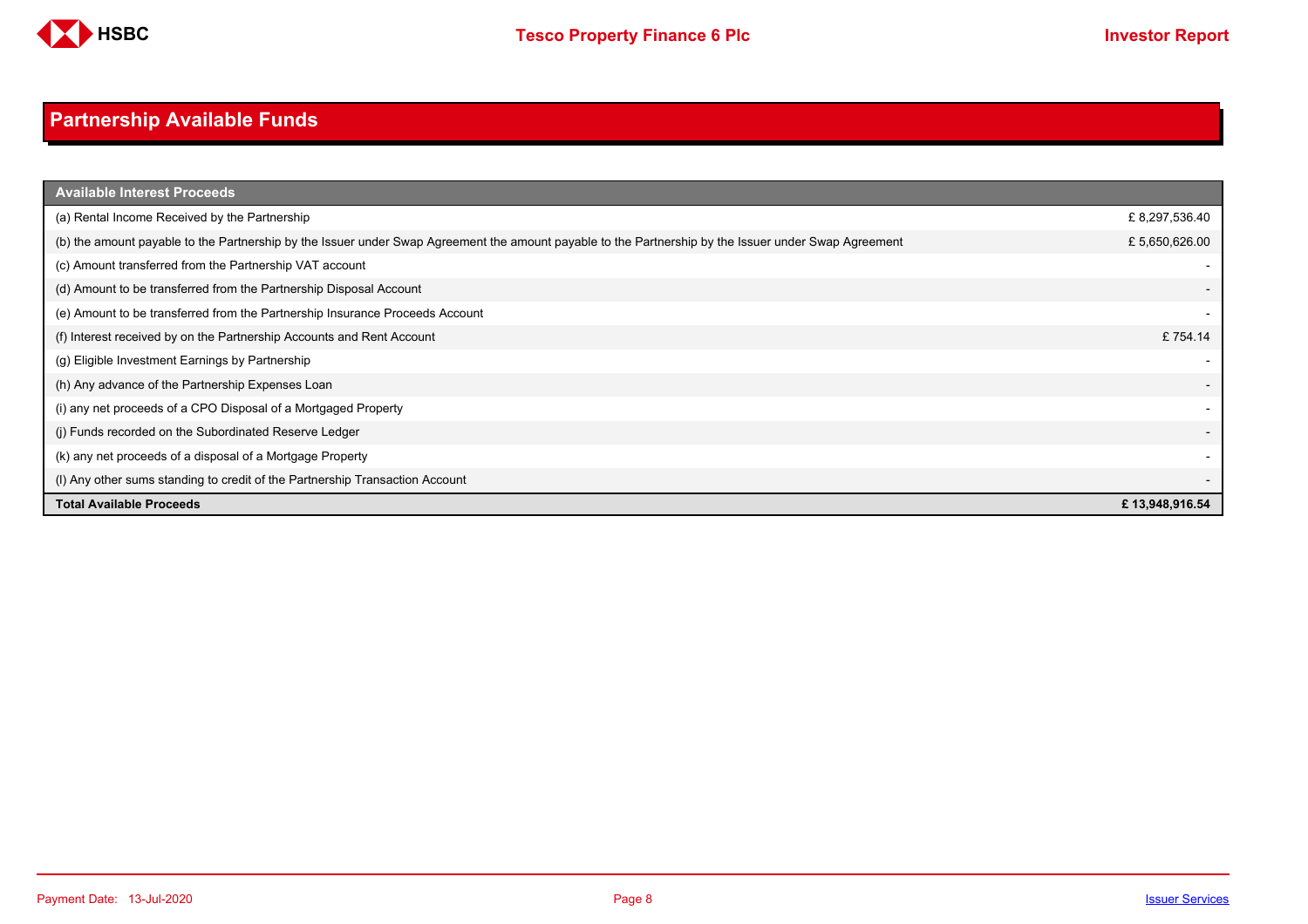

### <span id="page-8-0"></span>**Partnership Pre-Enforcement Priority of Payments**

| <b>Partnership Pre-Enforcement Priority of Payments</b>                                                                   | <b>Amounts Paid</b> | <b>Available Funds</b> |
|---------------------------------------------------------------------------------------------------------------------------|---------------------|------------------------|
|                                                                                                                           |                     | £13,948,916.54         |
| (a) in or towards satisfaction of any fees to the Partnership Security Trustee                                            | £1,500.00           | £13,947,416.54         |
| (b) in or towards satisfaction of Issuer Trustee and other Expenses (Ongoing Partnership Facility Fee)                    | £ 20,700.00         | £13,926,716.54         |
| (c) in or towards satisfaction of any operating expenses incurred by the Partnership (excluding GP UK Tax)                |                     | £13,926,716.54         |
| (d) in or towards satisfaction, pro rata and pari passu according to the respective amounts due in respect of:            |                     | £13,926,716.54         |
| (i) Partnership Operator Fee                                                                                              |                     | £13,926,716.54         |
| (ii) Partnership Property Advisor Fee                                                                                     | £9,146.53           | £13,917,570.01         |
| (iii) Nominees/Nominees Holdco Corporate Services Provider Fee                                                            | £3,779.16           | £13,913,790.85         |
| (iv) Nominees/Nominees Holdco Side Letter Fee                                                                             |                     | £13,913,790.85         |
| (v) Account Bank Fee                                                                                                      |                     | £13,913,790.85         |
| (vi) Cash Manger Fee                                                                                                      |                     | £13,913,790.85         |
| (vii) Development Cash Manager Fee                                                                                        |                     | £13,913,790.85         |
| (viii) Issuer Corporate Services Provider, Paying Agent, Account Bank and Cash Manager (Ongoing Partnership Facility Fee) | £15,621.06          | £13,898,169.79         |
| (ix) Head Lease Payment                                                                                                   |                     | £13,898,169.79         |
| (e) Partnership Expenses Ledger payment (max indexed £6,250)                                                              | £6,414.94           | £13,891,754.85         |
| (f) in or towards satisfaction, pro rata and pari passu according to the respective amounts due in respect of:            |                     | £13,891,754.85         |
| (i) Partnership Loan Interest                                                                                             | £6,328,522.79       | £7,563,232.06          |
| (ii) Partnership Swap Payment                                                                                             | £4,951,150.14       | £2,612,081.92          |
| (g) Partnership Loan Principal Payment                                                                                    | £1,563,244.00       | £1,048,837.92          |
| (h) Issuer Profit Amount (Ongoing Partnership Facility Fee)                                                               | £750.00             | £1,048,087.92          |
| (i) Partnership Property Pool Manager Fee                                                                                 |                     | £1,048,087.92          |
| (j) Partnership Swap Termination Amount                                                                                   |                     | £1,048,087.92          |
| (k) Partnership Expense Reserve Ledger Payment                                                                            | £ 219,020.20        | £829,067.72            |
| (I) Alteration Adjustment Rent/ Substitution Adjustment Rent Payment                                                      |                     | £829,067.72            |
| (m) any amount due and payable by the Partnership to the Subordinated Loan Facility                                       |                     | £829,067.72            |
| (n) any excess into the Partnership Distribution Account                                                                  | £829,067.72         |                        |
| <b>Total Distribution Amount</b>                                                                                          | £13,948,916.54      |                        |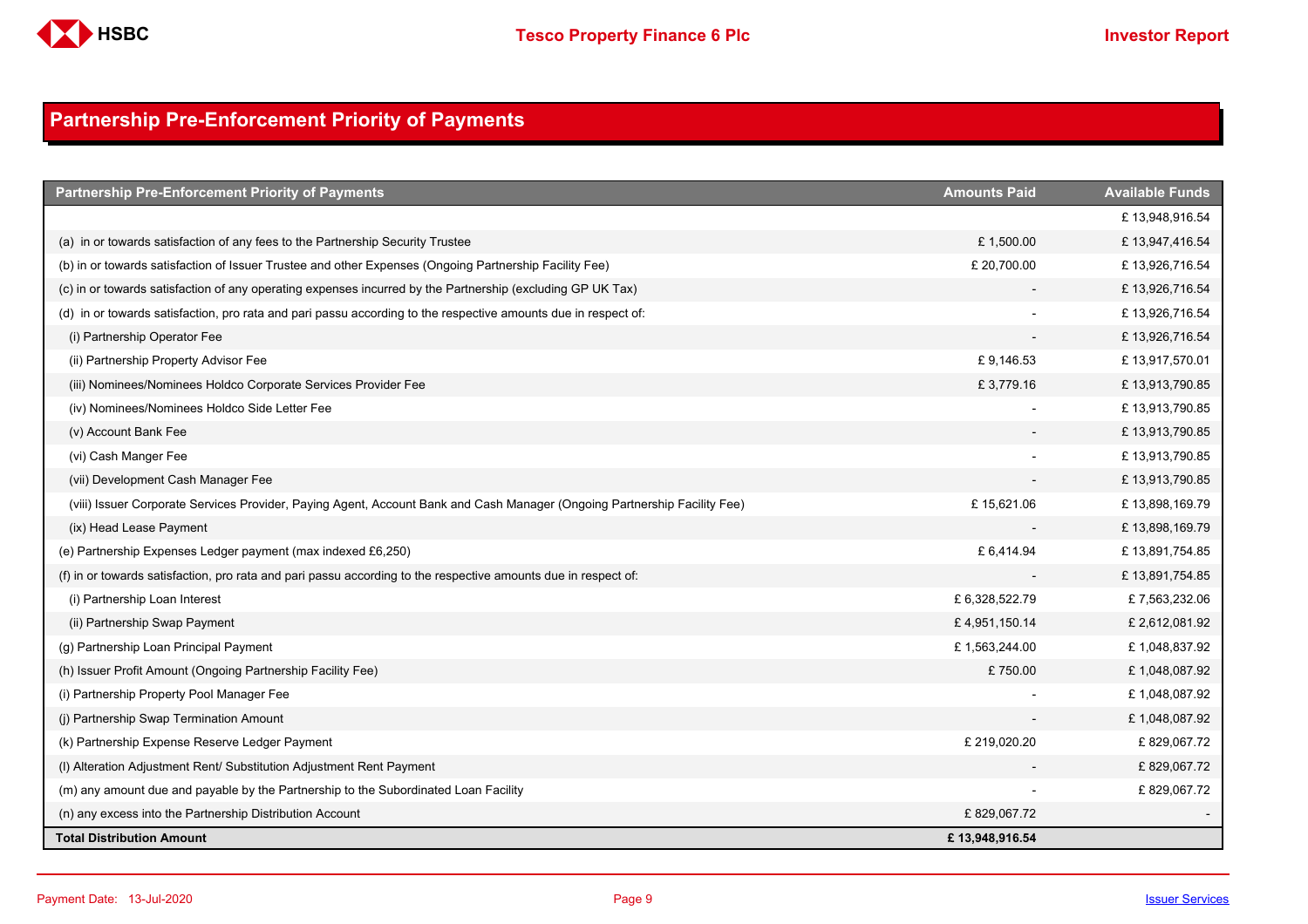

## <span id="page-9-0"></span>**Bond Report**

| Class                             | <b>BOND</b>               |
|-----------------------------------|---------------------------|
| Currency                          | <b>GBP</b>                |
| <b>ISIN</b>                       | XS0883200262              |
| <b>Payment Frequency</b>          | Quarterly                 |
| <b>Current Payment Date</b>       | 13-Jul-2020               |
| <b>Interest Accrual Method</b>    | <b>Actual/Actual ICMA</b> |
| <b>Final Maturity Date</b>        | 13-Jul-2044               |
|                                   |                           |
| <b>Current Period Rates:</b>      |                           |
| Reference Index                   | <b>Fixed Rate</b>         |
| <b>Index Determination Date</b>   | N/A                       |
| <b>Index Rate</b>                 | 5.41110%                  |
| Margin                            | 0.00000%                  |
| <b>Total Coupon</b>               | 5.41110%                  |
|                                   |                           |
| <b>Transaction Amounts:</b>       |                           |
| <b>Original Issue Size</b>        | £493,400,000.00           |
| Opening Balance for Period        | £467,817,840.00           |
| <b>Beginning Pool Factor</b>      | 0.94815                   |
| <b>Principal Repayments</b>       | £1,563,244.00             |
| <b>Closing Balance for Period</b> | £466,254,596.00           |
| <b>Ending Pool Fctor</b>          | 0.94498                   |
|                                   |                           |
| <b>Prior Unpaid Interest</b>      | £ 0.00                    |
| Interest on Prior Unpaid          | £ 0.00                    |
| <b>Current Interest Due</b>       | £6,328,522.79             |
| <b>Total Interest Paid</b>        | £ 6,328,522.79            |
| <b>Unpaid Interest</b>            | £0.00                     |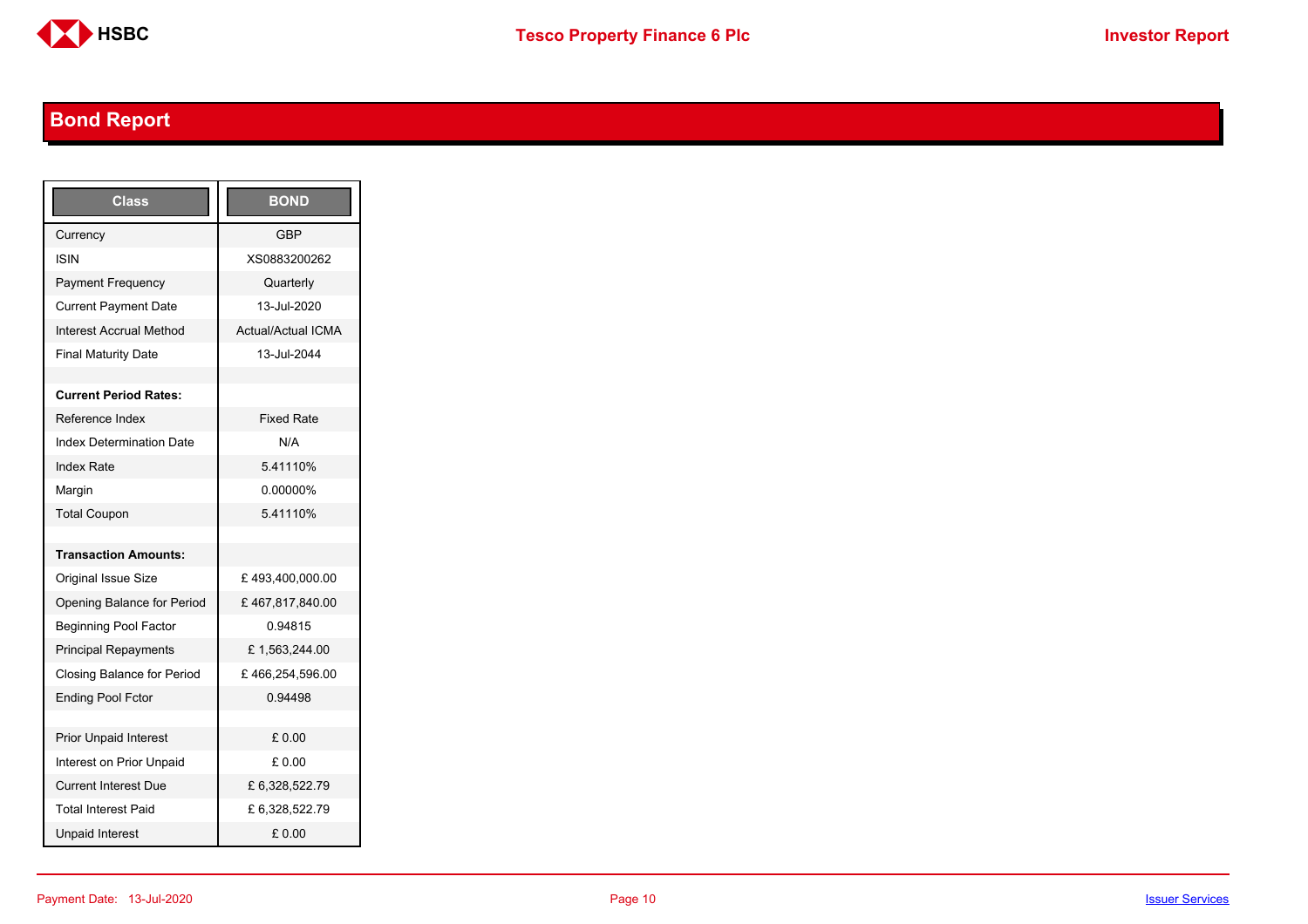

# <span id="page-10-0"></span>**Bond Ratings**

| <b>Original Ratings</b> | <b>S&amp;P</b> | <b>Fitch</b> | Moody's | <b>DBRS</b> |
|-------------------------|----------------|--------------|---------|-------------|
| <b>BOND</b>             | BB+            | BB+          | Ba1     | n/a         |
|                         |                |              |         |             |
| <b>Current Ratings</b>  | <b>S&amp;P</b> | <b>Fitch</b> | Moody's | <b>DBRS</b> |
| <b>BOND</b>             | BBB-           | BBB-         | Baa3    | n/a         |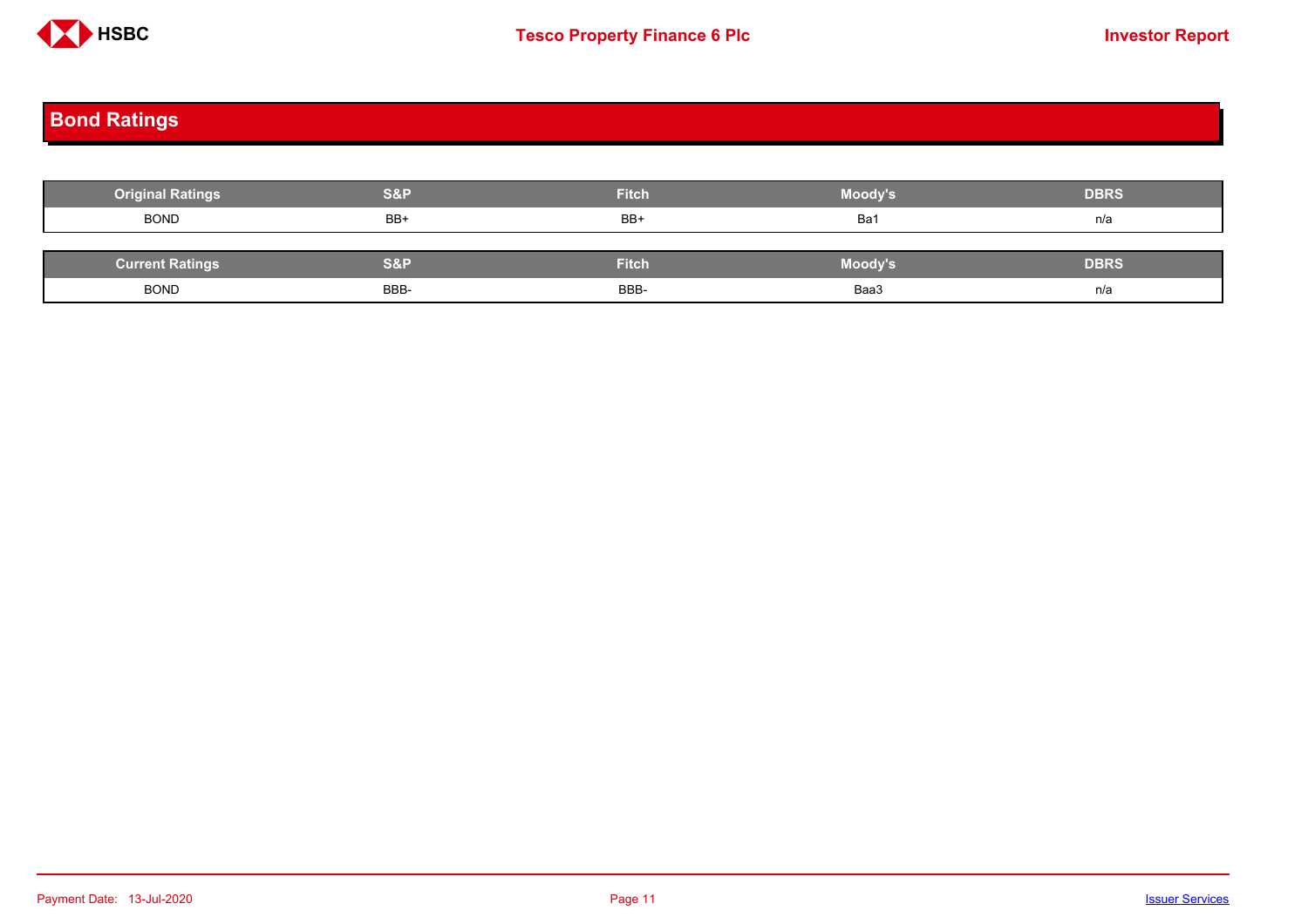

#### <span id="page-11-0"></span>**Issuer Accounts**

| <b>Issuer Transaction Account</b>         |               |
|-------------------------------------------|---------------|
| <b>Opening Balance</b>                    | £35.549.79    |
| Debits to the Issuer Transaction Account  | £8,627,563.71 |
| Credits to the Issuer Transaction Account | £8,628,317.14 |
| Closing Balance                           | £36,303.22    |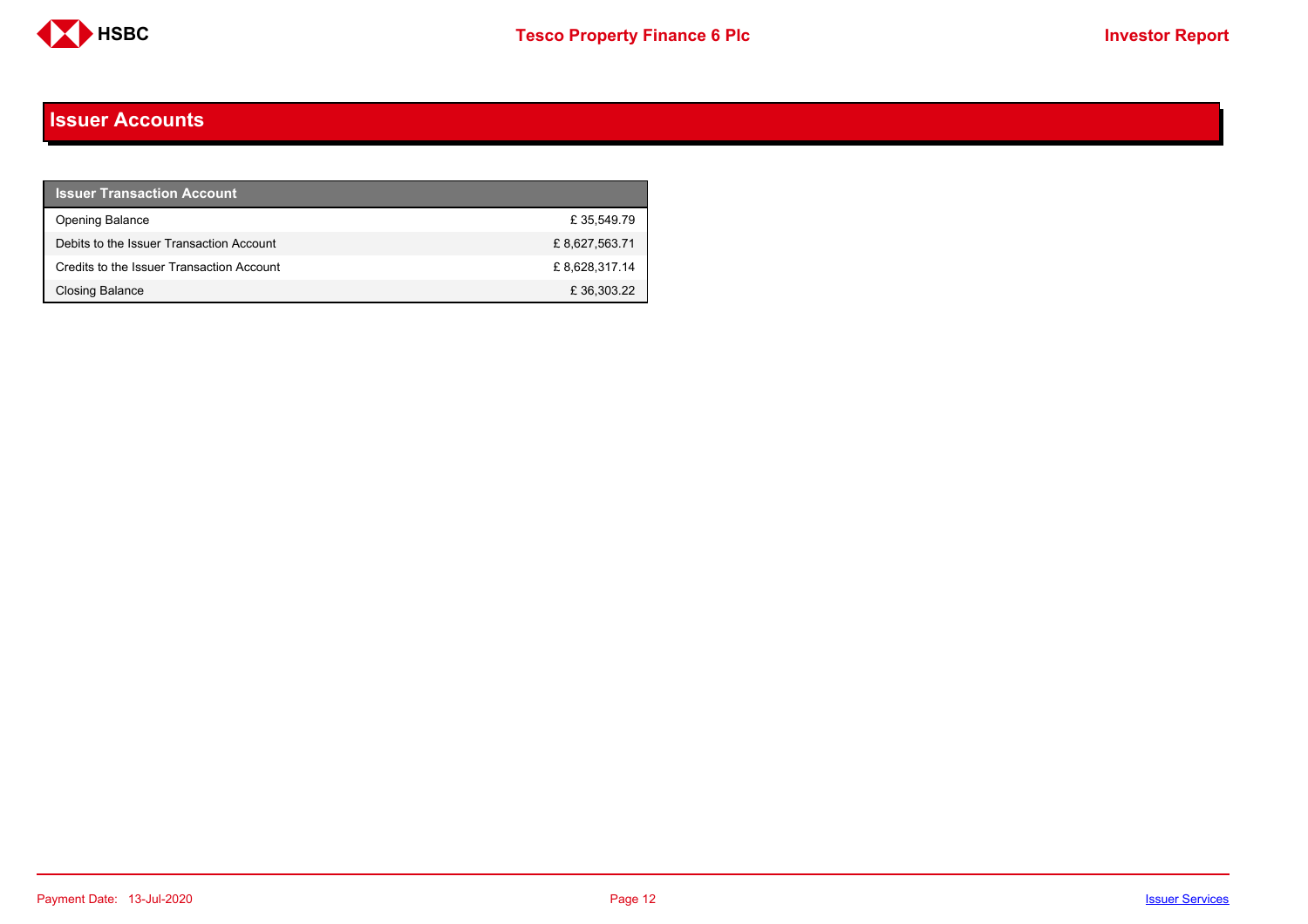

#### <span id="page-12-0"></span>**Issuer Available Funds**

| <b>Issuer Available Funds</b>                                                        |                |
|--------------------------------------------------------------------------------------|----------------|
| (a) any amount payable to the Issuer under the Partnership Swap Agreement            | £4,951,150.14  |
| (b) all interest, principal payable to the Issuer in respect of the Partnership Loan | £7,928,837.85  |
| (c) any amount payable to the Issuer under the Issuer Swap Agreement                 | £5,650,626.00  |
| (d) interest received by the Issuer on the Issuer Transaction Account                | £ 3.43         |
| (e) the earnings and proceeds from the Issuer making any Eligible Investments        |                |
| <b>Total Available Interest Proceeds</b>                                             | £18.530.617.42 |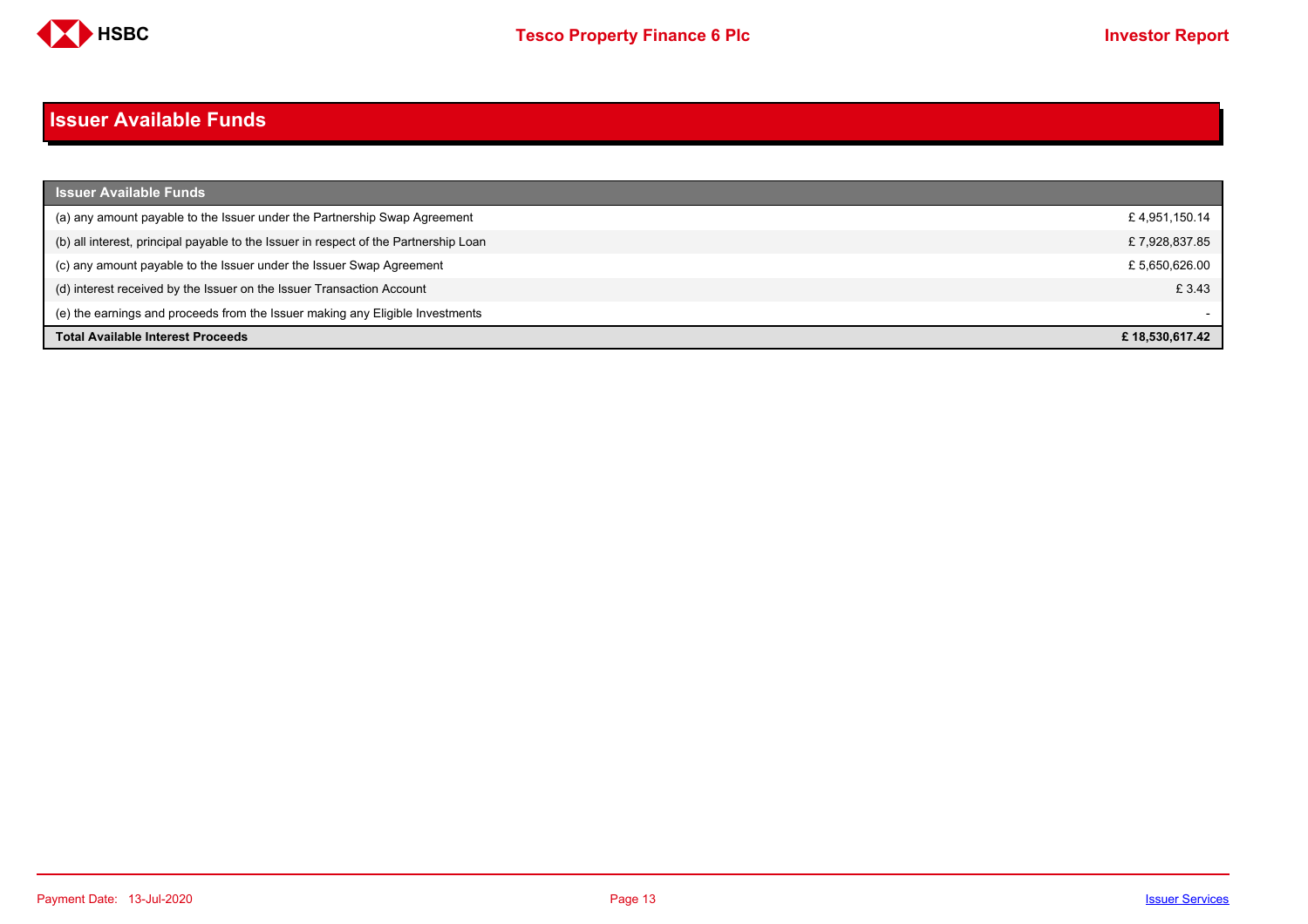

### <span id="page-13-0"></span>**Issuer Pre-Enforcement Priority of Payments**

| <b>Issuer Pre-Enforcement Priority of Payments</b>                                                                       | <b>Amounts Paid</b>      | <b>Available Funds</b> |
|--------------------------------------------------------------------------------------------------------------------------|--------------------------|------------------------|
|                                                                                                                          |                          | £18,530,617.42         |
| (a) in or towards satisfaction of amounts due in respect of the fees and any other amounts payable by the Issuer to the: | $\overline{\phantom{a}}$ | £18,530,617.42         |
| (i) Bond Trustee                                                                                                         | £1,200.00                | £18,529,417.42         |
| (ii) Security Trustee                                                                                                    | £1,500.00                | £18,527,917.42         |
| (b) in or towards satisfaction of any amounts payable by the Issuer in respect of operating expenses                     | £18,000.00               | £18,509,917.42         |
| (c) in or towards satisfaction, pro rata and pari passu according to the respective amounts due in respect of:           | $\overline{\phantom{a}}$ | £18,509,917.42         |
| (i) Issuer/Issuer Holdco Corporate Services Provider Fee                                                                 | £10,371.06               | £18,499,546.36         |
| (ii) Paying Agent/Registrar Fee                                                                                          | £500.00                  | £18,499,046.36         |
| (iii) Account Bank Fee                                                                                                   | £1,000.00                | £18,498,046.36         |
| (iv) Cash Manager Fee                                                                                                    | £3,750.00                | £18,494,296.36         |
| (d) in or towards satisfaction, pro rata and pari passu according to the respective amounts due in respect of:           | $\overline{\phantom{a}}$ | £18,494,296.36         |
| (i) (a) Bond Interest                                                                                                    | £ 6,328,522.79           | £12,165,773.57         |
| (i) (b) Bond Principal                                                                                                   | £1,563,244.00            | £10,602,529.57         |
| (ii) Issuer Swap Provider Payment                                                                                        | £4,951,150.14            | £5,651,379.43          |
| (iii) Partnership Swap Payment                                                                                           | £5,650,626.00            | £753.43                |
| (e) Issuer Profit Amount                                                                                                 | £750.00                  | £3.43                  |
| (f) Swap Subordinated Amounts payment to the Issuer Swap Provider                                                        |                          | £3.43                  |
| (g) in or towards satisfaction of any Issuer Partnership Swap Termination Amount                                         |                          | £3.43                  |
| (h) the surplus (if any) to the Issuer Transaction Account                                                               | £3.43                    |                        |
| <b>Total Distribution Amount</b>                                                                                         | £18,530,617.42           |                        |